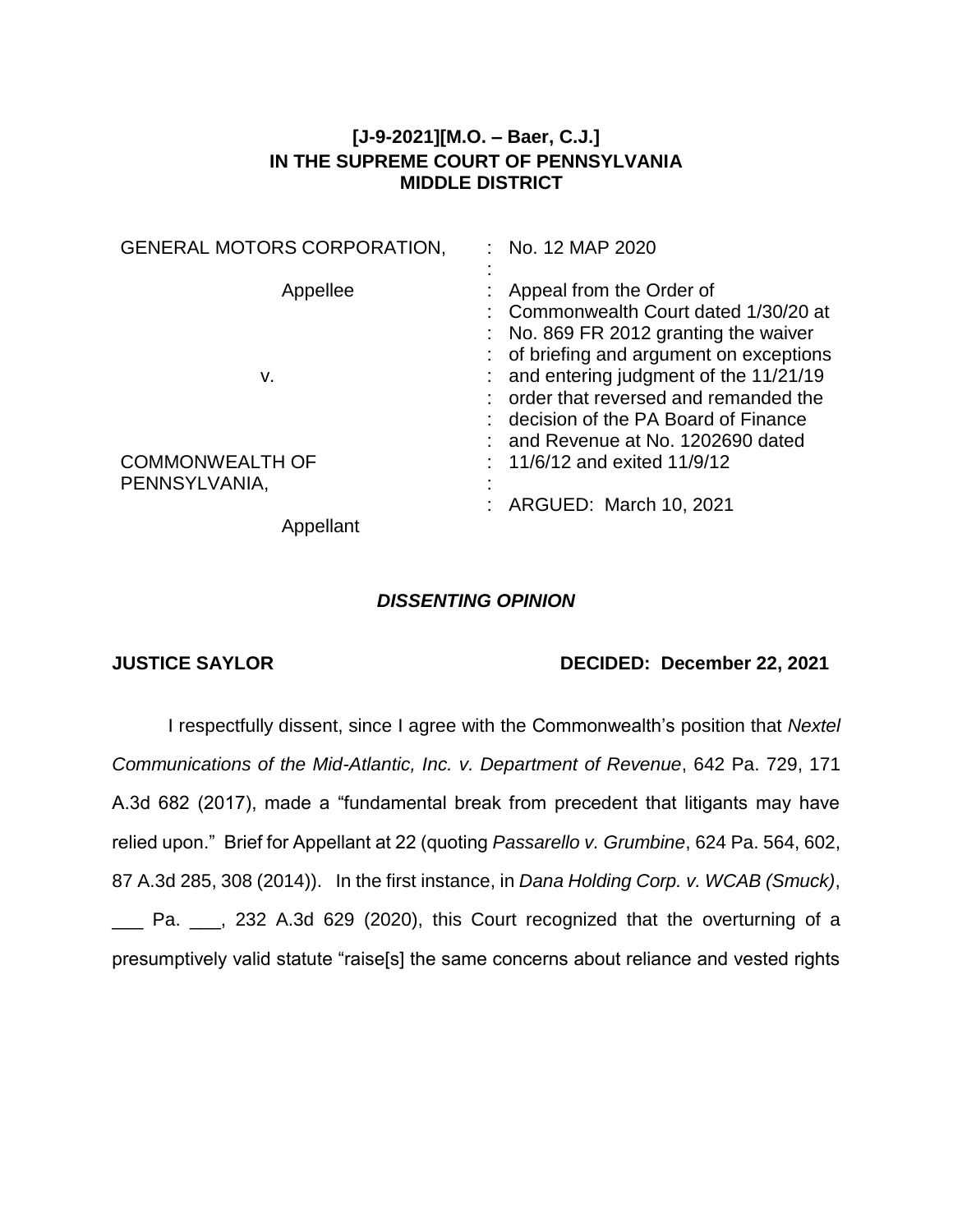that have animated the application of balancing tests to determine whether the effect of new rules should be limited to prospective application." *Id.* at \_\_\_, 232 A.3d at 640.<sup>1</sup>

If this were not sufficient, *Nextel* explicitly disavowed the previous ruling in *Commonwealth v. Warner Brothers Theatres, Inc.*, 345 Pa. 270, 27 A.2d 62 (1942), that a taxation scheme incorporating a cap on capital-loss deductions "does not violate the Uniformity provision of the Constitution," because "[w]here the base is the same and the rate unvarying, there is no lack of uniformity." *Id.* at 274, 27 A.2d at 64. As the Commonwealth highlights, the decisions referenced by the majority as ostensibly reflecting the Court's "steadfast[] adhere[nce]" to the opposite proposition involved different questions of disparate tax rates. Majority Opinion, *slip op.* at 25-28.<sup>2</sup>

However, "[w]hether, in calculating the tax base, a deduction dollar cap violates uniformity *was* the issue in *Commonwealth v. Warner Bros*." Brief for Appellant at 21 (emphasis in original). In terms of the reliance interest in maintaining a statutory cap on net-loss deductions, the Commonwealth can find very little comfort in the fact that *Warner Brothers*' material and straightforward proclamation was expressed in relatively brief terms, *see* Majority Opinion, *slip op.* at 29 (relying on the fact that *Warner Brothers* "provided minimal discussion of the Uniformity Clause issue" to remove the decision from the calculus of determining whether *Nextel* reflects a new rule). *Cf. American Trucking Associations, Inc. v. McNulty*, 528 Pa. 212, 219, 596 A.2d 784, 787 (1991) ("Undeniably,

 $\overline{a}$ 

[J-9-2021][M.O. – Baer, C.J.] - 2

<sup>1</sup> Although the Court in *Dana Holding* tended toward the modern federal approach of favoring retroactive application of judicial rulings invalidating statutes to similarly-situated litigants, we expressly recognized that tax-refund cases are treated differently. *See id.* at \_\_\_, 232 A.3d at 642, 647.

<sup>2</sup> *See* Brief for Appellant at 21 ("[O]f course the Court was able to 'ancho[r] its decision [to invalidate a state taxation statute] in precedent[,] . . . [b]ut surely that cannot be dispositive. Few decisions are so novel that there is no precedent to which they may be moored." (quoting *Harper v. Va. Dep't of Taxation*, 509 U.S. 86, 127-28, 113 S. Ct. 2510, 2534 (1993) (O'Connor, J., dissenting))).